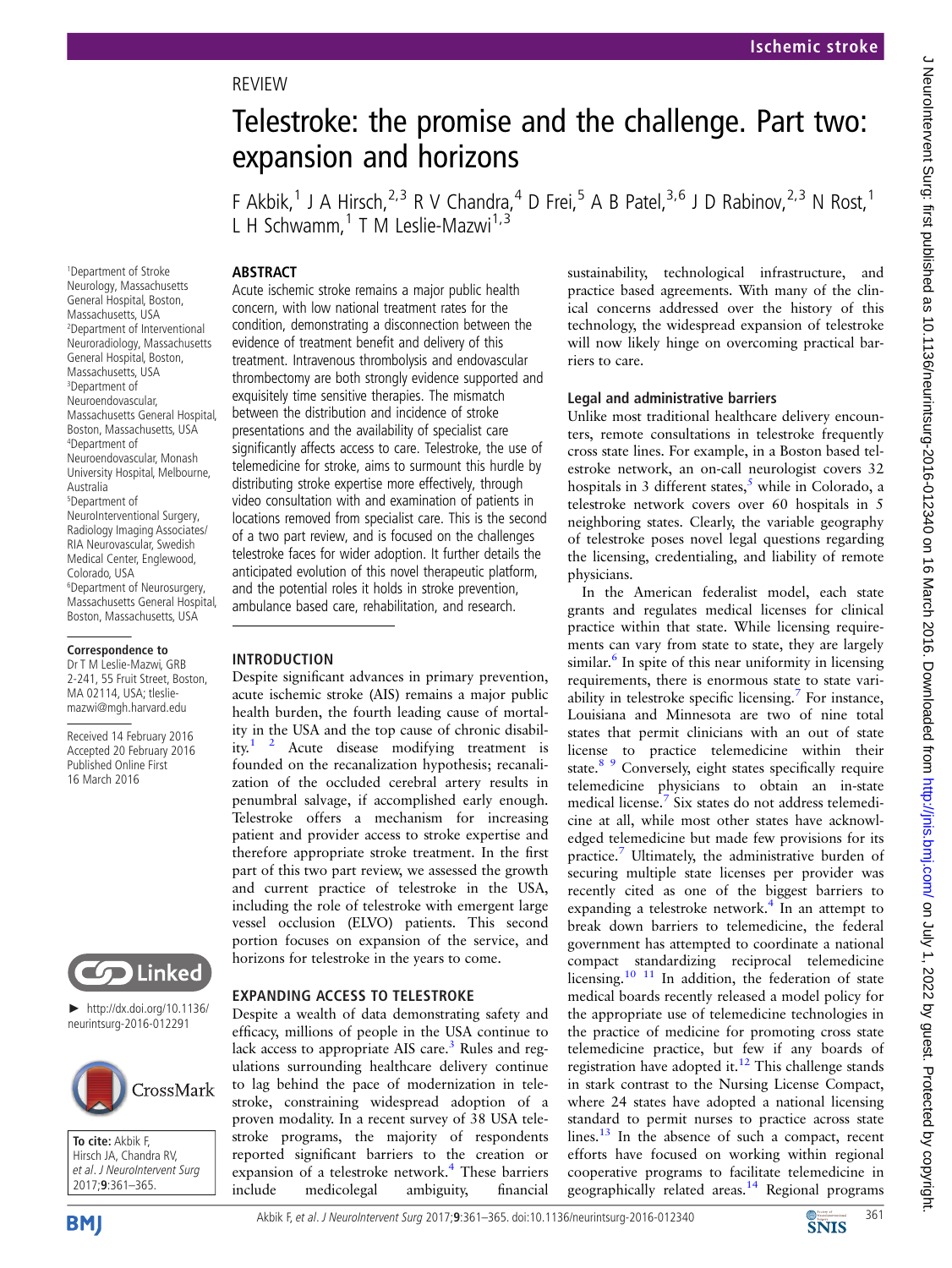already exist to facilitate interstate cooperation. Within this framework, state lawmakers are attempting to develop reciprocal licensing agreements to facilitate telestroke across state lines.

In addition to having a state medical license, physicians must obtain hospital credentials before being able to practice in a given inpatient or emergency department setting. Credentialing is a state mandated process by which each hospital verifies the qualifications and competency of potential practitioners before they are given privileges to practice in a given facility. There is no standard credentialing process, though there are competing requirements across various organizations such as Medicare, the Joint Commission, and individual state regulations, resulting in substantial hospital to hospital variation in required paperwork. This represents a further barrier to telestroke, because each remote neurologist must obtain and maintain credentials to practice at every facility within the telestroke network. In the absence of credentialing by proxy, telestroke networks expend an enormous amount of administrative effort to fulfill this legal requirement. The administrative burden is large enough that some large telestroke networks employ administrators whose sole responsibility is to facilitate medical licensing and credentialing.[15](#page-4-0) In 2011, Centers for Medicare and Medicaid Services (CMS) attempted to streamline credentialing by allowing credentialing by proxy compacts between referring hospitals and teleconsultants in a telemedicine network.<sup>[16](#page-4-0)</sup> In 2012, California was the first state to pass a law addressing hospital credentialing by proxy for physicians in a telestroke network, permitting local hospitals to credential remote physicians by proxy if they met practice requirements in their home facility.<sup>7</sup>  $17 \frac{18}{17}$  Nonetheless, the overwhelming majority of state laws make no provisions for reciprocal credentialing in a telestroke network.[7](#page-4-0)

Even after a remote physician navigates the licensing and credentialing process, the question of legal liability remains unclear. For instance, if a patient in Kansas is assessed by a teleconsultant physician physically located at the time of the consult in Ohio, is the governing jurisdiction for any litigation in Kansas, Ohio, or both? Which physician is ultimately responsible for the execution of the recommended management plan, the teleneurologist or the physician at the bedside in the originating site? These questions are largely unanswered by current state law. Currently, only two states have any statutes addressing malpractice liability in telemedicine.<sup>[7](#page-4-0)</sup> Similarly, there are no major legal precedents for guidance in states without statutes defining malpractice liability in telemedicine. This ambiguity limits the growth of telestroke as providers, and networks remain unsure of their personal liability.<sup>[19](#page-4-0)</sup> Since only cases that go to trial are indexed in case law, out of court settlements for alleged malpractice in telemedicine are of an unknown number and therefore cannot readily inform these decisions.

As telemedicine expands and various disciplines begin to leverage the advantages it offers, there will be increasing pressure to update legal and regulatory standards to reflect this novel delivery model. Many telestroke networks have navigated a complicated web of outdated, redundant, and or unpredictable legal hurdles. Nonetheless, these legal questions must be definitively addressed to promote nationwide adoption of telestroke and thereby realize the full potential of telestroke in optimizing AIS care.

#### Financial barriers

Similar to the legal underpinnings of telestroke, the financial landscape remains uncertain. Financial considerations include both the cost of starting and maintaining a network, as well as the reimbursement for its services.

While telestroke networks leverage telecommunications to maximize the efficiency of medical resources, they require an investment to establish and maintain. Considerable efforts are required to develop these networks, including electronic medical record transfer, telecommunications equipment and support, interdisciplinary education, administrative support, and inter-hospital legal agreements. Coordinating these efforts requires an ongoing investment that, in the near term on an institutional level, can be more expensive than not treating AIS. The financial outlook of telestroke in a real world was recently assessed in a retrospective analysis of nearly 1300 AIS cases in a large German telestroke network.<sup>[20](#page-4-0)</sup> The cost of treatment was compared for patients treated in hospitals with or without telestroke capabilities and tracked for 30 months post-stroke. Predictably, telestroke was associated with both improved functional outcomes and higher healthcare cost in the acute phase, but lower longer term costs. Patients treated at non-telestroke facilities had increased rates of ongoing care and institutionalization, requiring higher annual healthcare costs over the long term. Telestroke was cost neutral by 30 months, and for every year afterwards, cost effective by reducing lifelong costs of sup-portive care.<sup>[20](#page-4-0)</sup> Similar results have been replicated in other American and European contexts, demonstrating long term cost savings generated from improved functional outcomes and decreased hospital transfers. $21-24$  As a modality that increases the use of proven therapies such as thrombolysis, telestroke is a proven, cost effective delivery model.

Unfortunately there is a financial disconnect between the costs and benefits of telestroke, as the upfront costs are borne by the acute care providers while the savings are passed onto the broader healthcare system and society. Early adopters of telestroke have pioneered varying approaches to bridging the upfront costs in order to generate system wide benefits. For instance, in Georgia and Massachusetts, the initiation of certification criteria for stroke centers and accompanying diversion of patients to stroke capable facilities led to a financial incentive for community hospitals to enroll in a telestroke network.<sup>[15](#page-4-0) [25](#page-5-0)</sup> In contrast with a community based model, New York State employed a top down approach by using state resources to fund the establishment of hub and spoke telestroke networks. To keep up with annual costs, many of these networks operate on a fee for service or subscription based practice, where local centers pay an annual fee for coverage.

A 2013 survey of state laws and regulations regarding telestroke reimbursement was notable for remarkable state to state variability.<sup>[7](#page-4-0)</sup> Only half of all US states have any policies addressing reimbursement for telemedicine. Even then, the majority of these policies only apply to state funded programs, while only 15 states regulate private payer reimbursement for telestroke services. Of these states, two have outlawed private payer reimbursement for remote services, while nine others require 'payment parity', or equal reimbursement for remote or in-person assessments.[7](#page-4-0) Many states lack 'coverage parity', where a covered service is reimbursed regardless of how it is provided (in-person or remotely). Regional telestroke networks will continue to be limited by uncertain laws regarding reimbursement until interstate consensus can be reached on basic tenants of reimbursement.

In addition to the uncertain legal framework for reimbursement, national regulatory policies further complicate reimbursement. For instance, Medicare will only reimburse for telemedicine services if the patient is in a designated 'rural health professional shortage area (HPSA)' or a critical access facility.[26](#page-5-0) A HPSA is defined as a rural region with a shortage of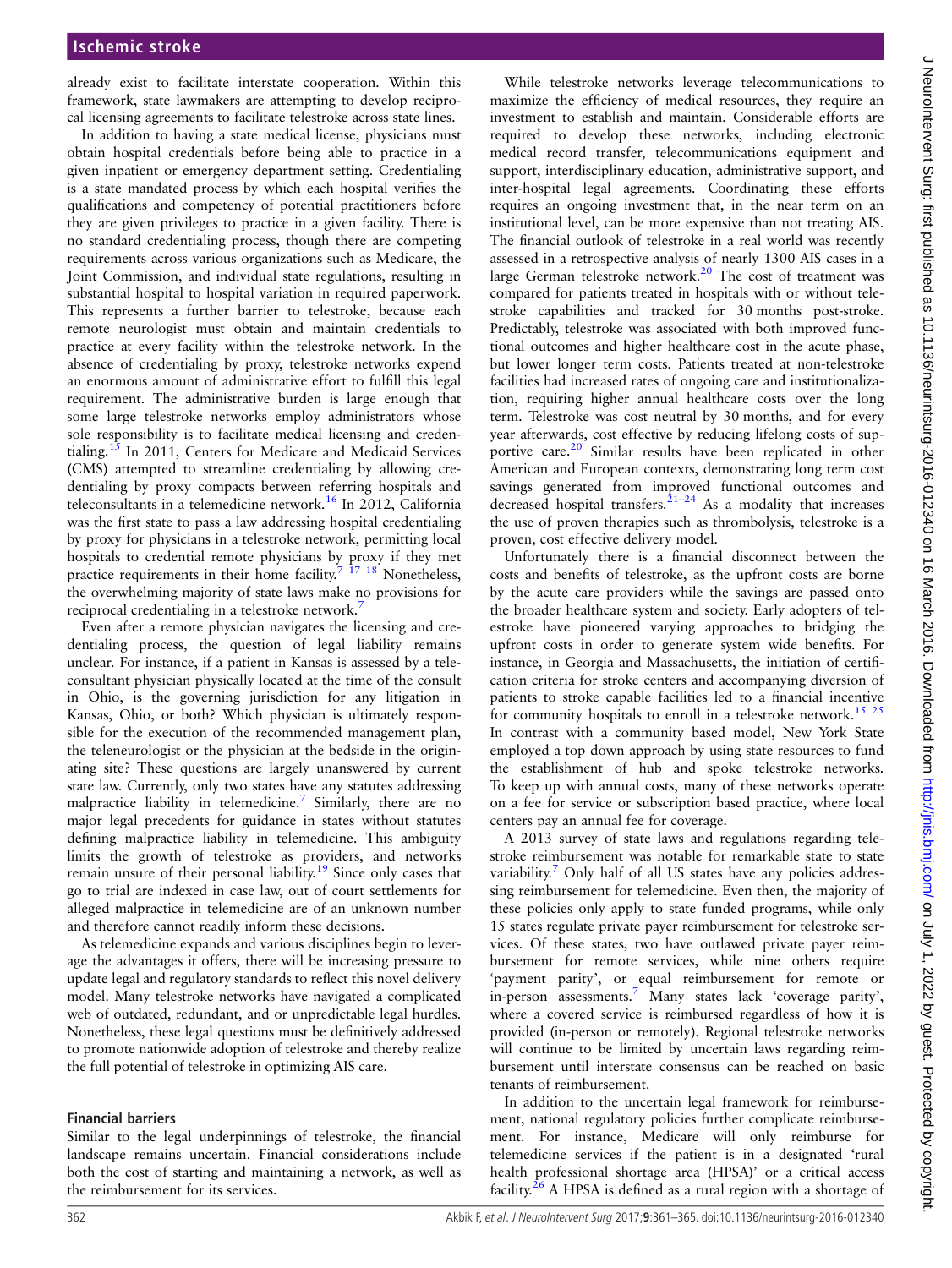primary care physicians. Unfortunately, this definition is not responsive to the needs of patients with AIS, as it is the shortage of neurologists, not primary care physicians, that limits adequate assessment for thrombolysis. Similarly, the shortage of neurologists includes underserved hospitals in urban and suburban com-munities who are excluded from HPSA designation.<sup>[27](#page-5-0)</sup> Even when geographic restrictions are met, reimbursement is contingent on other regulations, including the technology used. For example, a Georgia based telestroke network that pioneered telestroke in the US used one way audiovisual connectivity, and was subsequently not eligible for Medicare reimbursement because it did not use two way connectivity. $28$ 

Finally, in situations where all legal and regulatory standards are met, existing coding options continue to limit reimbursement for telestroke services. Medicare started reimbursing remote thrombolysis in 2006, $2^9$  with the goal of accelerating broader adoption of telestroke. However, these codes only apply to patients who are thrombolysed and remain at the originating hospital. If the patient is subsequently transferred for subspecialty care, neither hospital is entitled to reimbursement for the thrombolysis.[15](#page-4-0) Unfortunately, this provides a disincentive for referring hospitals to participate in a telestroke network, while also increasing costs for the referral center. $30$  Recognizing this disincentive, New York State was the first state to institute a transfer code for state payers to reimburse drip and ship stroke care. $31$ This remains an exception, with the majority of drip and ship care not reimbursed. Since most states do not have parity laws requiring private payers to reimburse remote services, private payer reimbursement remains low.<sup>[7](#page-4-0)</sup> Similarly, even when services are reimbursed, the current range of billing codes does not reflect the services offered. Many payers recognize billing codes for initial evaluation and management, but do not differentiate between a consultation and ongoing remote management of crit-ically ill patients.<sup>[32](#page-5-0)</sup> Critical care billing codes specifically require that the treating physician be in close physical proximity to the patient (usually on the same physical unit of the hospital) and are silent as to their use in telemedicine encounters, and therefore inappropriate as written to support telemedicine. The lack of appropriate billing codes to reflect more time intensive services leads to reduced reimbursement rates that further disincentive the proliferation of telestroke. The overwhelming majority of surveyed telestroke networks cite reimbursement as a common obstacle to initiating or expanding a telestroke network, and over 40% of these networks do not receive reimbursement for their services.<sup>[4](#page-4-0)</sup> This is incompatible with broad adoption of telestroke. The potential of telestroke to improve system wide outcomes and generate long term cost savings will remain unrealized until the financial components of telestroke are aligned.

# Technological barriers

When telestroke was initially conceived, audiovisual connectivity was not standard, and therefore technical considerations represented significant barriers to initial experiences with telemedicine.[33](#page-5-0) Initial requirements for fixed workstations and moderate quality interfaces have since given way to a multitude of site independent platforms offering low latency, high quality connectivity in user friendly formats.<sup>[34 35](#page-5-0)</sup> The proliferation of broadband internet access and advances in telecommunication have led to standard audiovisual connectivity with high bandwidth internet connections for most regions. Although technology continues to improve, it is the use of the technology, and not the technology itself, that is now the largest barrier to practice. In a retrospective review assessing factors associated with high rates of telemedicine adoption and use, usability, local

technical support, and appropriate training were three critical factors to maximize telemedicine adoption.<sup>3</sup>

While the technology underlying telestroke has become routine nationwide, broadband connectivity has not. Broadband internet access is not universally available across the USA, and the rural areas in greatest need of remote telemedicine services are also least likely to have broadband connectivity.<sup>[36 37](#page-5-0)</sup> The lack of reliable broadband access in these areas restricts the spread of telemedicine.<sup>38</sup> Given the deliberate pace of broadband expansion,  $39$  there has been increasing interest in leveraging cellular data networks to circumvent the lack of hard wired connectivity. Preliminary pilot experiments using fourth generation cellular connectivity to facilitate telestroke have been encouraging,  $40\frac{41}{1}$  suggesting that mobile connectivity in the future may be able to sustain high quality low latency audiovisual connectivity in rural areas. State lawmakers could work with cellular coverage providers to incentivize increased coverage of rural catchment areas. Similarly, cellular providers could create quality of service level guarantees that prioritize bandwidth for telemedicine to maximize the efficacy of cellular connectivity. Further studies will be required to demonstrate feasibility, cost, and safety of fourth generation networks, but this is clearly a promising strategy to extend telestroke coverage to underserved rural communities. With further natural evolution of communication technology, these technological barriers are likely to continue to decrease over time.

# Practice barriers

The importance of clinician adoption and investment in telestroke as a practice model cannot be overemphasized. Membership in a telestroke network, or consultation with a telestroke physician, is entirely dependent on the practice pattern of local facilities and physicians. Early American experiences with telestroke demonstrated the importance of engaging key stakeholders in local facilities to encourage the adoption of the platform,  $^{15}$  $^{15}$  $^{15}$  emphasizing pre-existing local connections to establish a network. In a retrospective analysis of differing adoption rates in comparable telestroke networks, leadership support and standardizing telestroke into the workflow were crucial factors that led to increased telestroke assimilation in member hospitals.[42](#page-5-0) Referral rates, as a surrogate for telestroke use, also reflect the correlation between familiarity and utilization of a telestroke network. In an early German telestroke network, referral rates ranged from 2% to 86%, reflecting site specific differences in telestroke adoption. $43$  Nevertheless, as familiarity increased, so did thrombolysis rates. Similarly, a retrospective review of over 44 000 AIS patients treated in US telestroke networks demonstrated an increasing rate of remote thrombolysis throughout the 8 year study period.<sup>44</sup> Together, these data demonstrate the importance of stakeholder acceptance of telestroke to increase access to thrombolysis. Telestroke expansion will be contingent on effective strategies to engage and partner with local physicians who can both champion and use telestroke in otherwise underserved facilities [\(box 1](#page-3-0)).

# HORIZONS FOR TELESTROKE

Despite practical barriers to expansion detailed above, convincing evidence of efficacy has appropriately led to increasing calls for the expansion of telestroke, including endorsement by the American Heart Association, $45$  producing increasing pressure to leverage this modality in AIS management. With the new evidence of benefit of endovascular therapy for ELVO patients, the most disabled of the stroke population, and the limited accessibility of this treatment, the importance of specialist evaluation for acute stroke presentations has never been greater.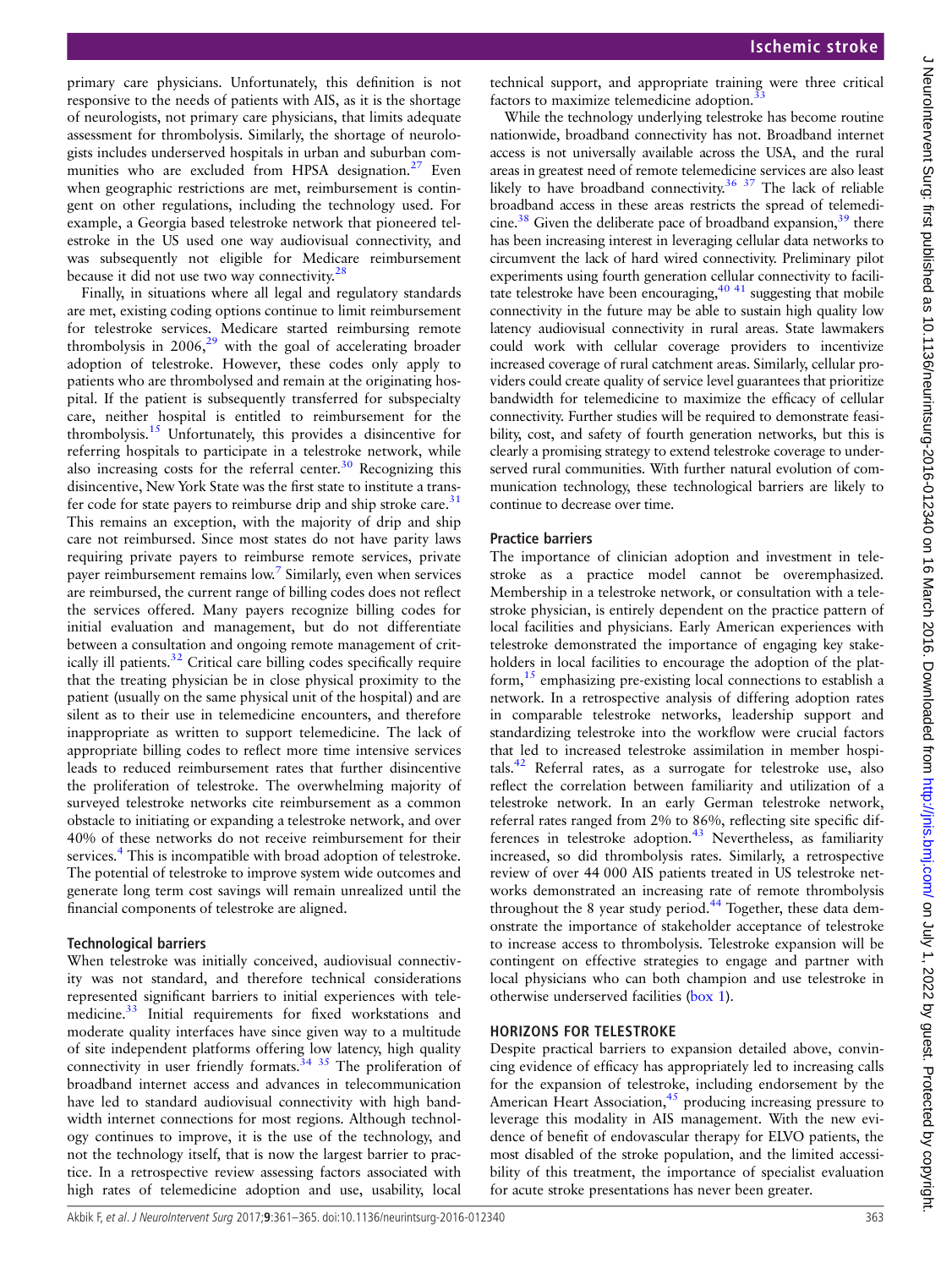# <span id="page-3-0"></span>Box 1 Potential barriers to expansion of telestroke services

## Administrative

- ▸ State licensing
- ▸ Hospital credentialing
- ▸ Information transfer logistics **Legal**
- ▸ Contractual negotiations
- ▸ Hospital liability
- $\blacktriangleright$  Physician malpractice liability
- ▶ Protected patient information regulations Financial
- ▸ Cost of initiation and maintenance
- **Network**
- ▸ Electronic medical record
- **Equipment**
- **Education**
- **Administrative**
- **Legal**
- Coding for rendered services
- Reimbursement fees for services
- ▸ Distribution of reimbursement

Technical

- ▸ Data transfer
- ▸ Broadband internet connectivity/distribution
- ▸ Cellular network accessibility/capacity
- ▸ Local technical support/expertise
- **Local training**
- ▸ Secure electronic medical record transfer
- ▸ Secure imaging transfer
- Practice patterns
- $\blacktriangleright$  Adoption and utilization by clinicians
- **Education**
- Staff availability and responsiveness
- Support from institutional leadership
- Considerations refer to both the spoke and hub center.

# **Technology**

As telecommunication technology and high speed connectivity become increasingly standard, the barriers to entry will continue to decrease. The rapid proliferation of fourth generation cellular technology, broadband internet access, and high resolution video communication suggest site independent platforms for remote consultations will become standard. This would facilitate shorter latencies to evaluation and treatment, as remote physicians would be able to do an evaluation from anywhere with an internet or cellular connection.<sup>46 47</sup>

# Regulation and billing

Legal and regulatory barriers nonetheless persist, but advocacy efforts by local medical societies and telemedicine advocates have led to an increasingly favorable environment for telestroke in many states. Regional coordination of such efforts will help facilitate legal and regulatory changes, with the aim to leverage a patchwork of pre-existing networks into an integrated regional network. Such efforts will ultimately hinge on the ability to demonstrate financial viability of telestroke, including both cost effectiveness and reimbursement for services. In light of this pressure, telestroke advocates continue to design cost effectiveness studies to quantify the financial impact of telestroke and

thus bolster advocacy efforts to streamline reimbursement. One such example is the ongoing effort to rectify the gap in reimbursement for drip and ship services. To address concerns regarding the cost of reimbursing drip and ship, a recent study modeled both hospital specific and network wide costs as a function of transfer rates, identifying a range of transfer rates consistent with net cost savings.[24](#page-5-0) Studies like these, along with advocacy efforts, have led CMS to evaluate estimated costs of instituting billing codes for drip and ship services and portend a favorable climate for telestroke expansion.

# Telestroke applications in stroke prevention

As telestroke is poised to grow, there is increasing interest in leveraging telemedicine to optimize AIS management throughout all phases of the disease process. In the domains of primary and secondary prevention in stroke systems of care, telestroke connectivity could be used to provide neurovascular expertise for stroke prevention in otherwise underserved communities. For instance, an Australian integrated care project leveraged telestroke to optimize secondary prevention strategies in patients with recent ischemic infarcts. Remote neurologists coordinated medication management with the patient's primary care physician, significantly increasing the percentage of patients meeting secondary prevention goals.<sup>[48](#page-5-0)</sup> Future applications of telestroke could lead to remote clinic visits, remote consultations, or continuing medical education with local physicians to optimize modifiable risk factors and leverage neurovascular expertise to decrease the incidence of AIS.

# Ambulance based telestroke evaluations

In settings where prevention has failed, telestroke is now being used to increase the speed of thrombolysis via prehospital consultations and radiography. Modeled after prehospital ECG in myocardial infarction, a prospective trial in Germany equipped ambulances with a mobile CT scanner, point of care testing, and telestroke connectivity to facilitate prehospital assessments and thrombolysis.<sup>[49 50](#page-5-0)</sup> Patients evaluated in the prehospital phase were six times more likely to receive thrombolysis within the 'golden hour', and twice as likely to be discharged home.<sup>[51](#page-5-0)</sup> The generalizability of these findings is notably limited by the fact that in Germany a physician is routinely present in all ambulances, and emergency medicine trained neurologists were physically present in these ambulances. As a proof of principle, this initiative has led to American pilot studies using telestroke to connect a remote neurologist to CT equipped ambulances. Two separate studies in Houston, Texas and Cleveland, Ohio, USA, are exploring the safety and efficacy of prehospital telestroke to accelerate thrombolysis.<sup>[52 53](#page-5-0)</sup> Further studies will be required to assess functional outcomes and cost effectiveness. Prehospital diagnosis could also identify patients who would benefit from endovascular therapy and accelerate recanalization time via prehospital activation of the endovascular team. Similarly, patients found to have an ELVO could be triaged in the field to a center capable of endovascular therapy, thereby accelerating reperfusion by eliminating transfer delays. If validated, prehospital application of telestroke has the potential to dramatically accelerate thrombolysis and mechanical recanalization, and optimize outcomes after AIS.

# Decision support

In the acute inpatient phase, the telestroke interface itself can aid clinical decision making with decision support tools. Next generation telestroke, or 'Telestroke  $2.0$ ',  $54$  will likely be designed to integrate real time clinical data to populate evidence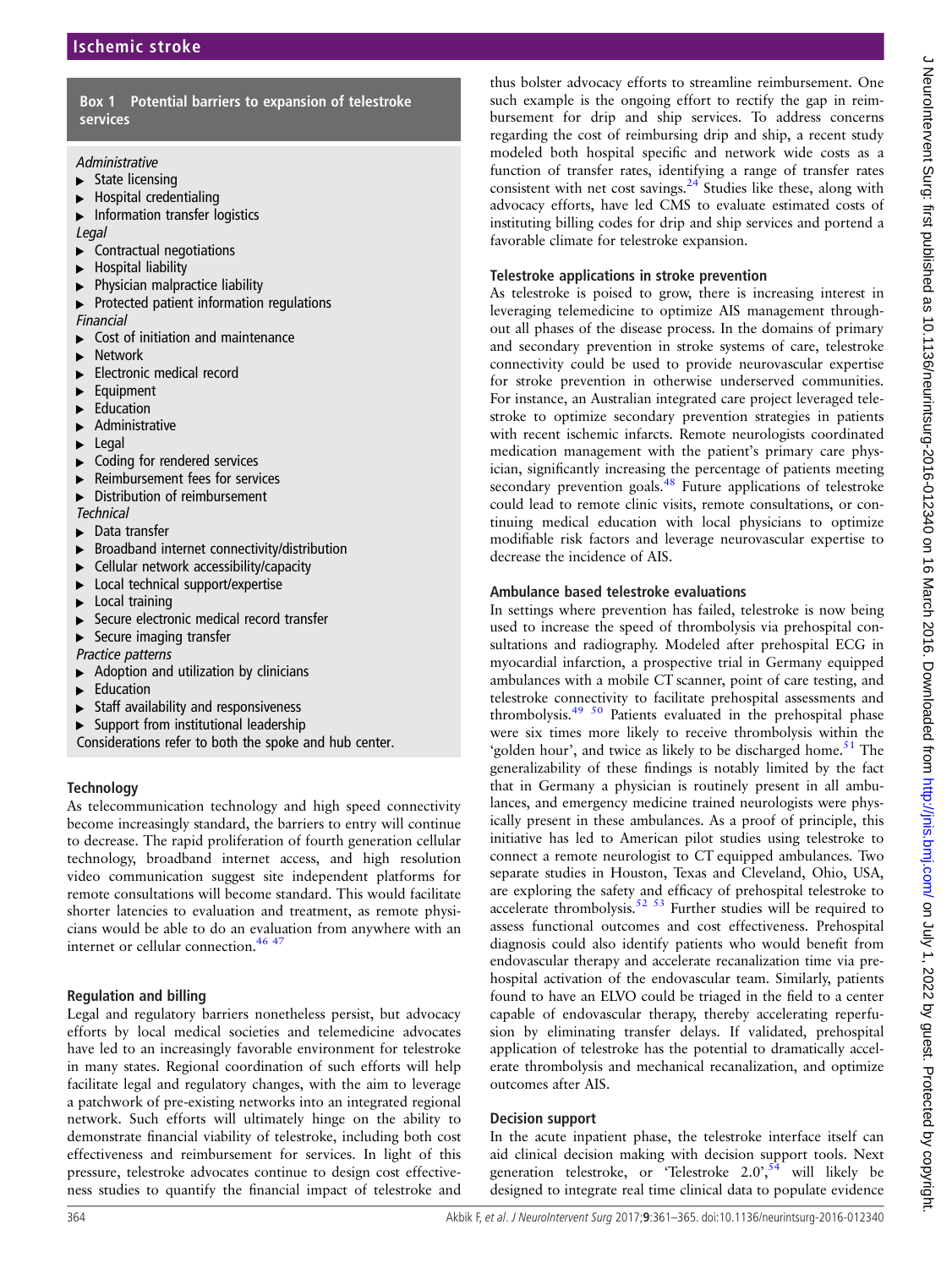<span id="page-4-0"></span>based algorithms that prompt further decision making. For instance, there is increasing interest in differentiating stroke mimics from true ischemic disease, particularly in the setting of telestroke. $55$  Novel decision support tools are now being validated to aid in the differentiation of mimicry from ischemic disease in telestroke settings.<sup>[56](#page-5-0)</sup> Similar decision support tools, ranging from the appropriateness of thrombolysis to triage to endovascular therapy, could similarly be developed to systematize standards of care within a telestroke network.

## Telestroke applications in rehabilitation

In the post-stroke rehabilitation phase, telestroke is currently being explored as a model for chronic rehabilitation. Telemedicine is increasingly used in rehabilitation to deliver speech therapy, occupational therapy, physical therapy, and specialist physiatry consults to patients in underserved communities.<sup>57</sup> <sup>58</sup> Beyond delivering access to otherwise underserved patients, telerehabilitation has the distinct advantage of working with patients in their natural, home environment, which is asso-ciated with improved functional outcomes.<sup>[58 59](#page-5-0)</sup> This is especially important for stroke patients, as limited mobility may be an independent barrier to accessing rehabilitative therapy. Given the increasing ease of high quality audiovisual connectivity, telerehabilitation has the potential to become an increasingly common mechanism to conduct home based rehabilitation with patients recovering from a stroke. A newly funded multicenter clinical trial will compare telemedicine enabled rehabilitation and conventional rehabilitation in the NIH StrokeNet network (NCT02360488).

# Telestroke and research

Finally, the application of telestroke can similarly be leveraged to not only aid in the management of AIS, but also further clinical research to inform future therapy. The majority of AISs present in the community, while the overwhelming majority of clinical trials happen at academic medical centers. Even when patients are identified for inclusion in a trial, transfer time may lead to exclusions of otherwise eligible patients. $60$  By linking academic medical resources to a network of community hospitals, telestroke provides access to a larger pool of patients who can be immediately enrolled in ongoing clinical trials. This would both dramatically accelerate recruitment of patients into AIS trials as well as lead to more generalizable clinical trials that reflect community practice environments. Furthermore, telestroke has the distinct advantage of being able to record entire clinical encounters, creating a repository of clinical data that can be independently assessed and mined by multiple investigators. Currently, the use of telestroke as a research tool is limited by protocols that require in-person, paper based consent.<sup>60</sup> To realize the potential of telestroke in clinical research, both consent and randomization processes will need to be streamlined in order to leverage this novel healthcare delivery model. In addition, clarity over the governing body for human research protection review is needed to determine who should review and approve the clinical trial protocol, the originating site or the expert center to which the patient will be transferred.

# **CONCLUSION**

AIS is a major public health issue, and remains undertreated in the developed world. Despite the advent of effective pharmacologic and mechanical treatments, healthcare delivery is limited by the current allocation of resources. Telestroke was developed as a response to geographic disparities, leveraging modern telecommunication technology to extend existing resources into

underserved communities. Now, with more than a decade of experience, telestroke has demonstrated safety, efficacy, and improved long term outcomes, providing a basis for broad based expansion. With the recent evidentiary support for endovascular treatment of stroke, telestroke further enables a remote triage of patients who may benefit from endovascular intervention, a now critical facet of a telemedicine service at a comprehensive stroke center. Further efforts will be required to navigate existing legal, regulatory, and financial obstacles to expansion. Nevertheless, telestroke will be part of the revolution of both current and future practice by efficiently delivering the standard of care to patients suffering from AIS, regardless of locale, and by identifying and facilitating transfer for patients that require services beyond what is available at the referring facility.

Contributors TML-M, JAH, DF, and FA designed the work and the initial draft. RVC, NR, ABP, JDR, and LHS revised the article in collaboration with all of the listed authors.

Competing interests JAH declares that he holds shares in Intratech Medical, unrelated to the present work.

Provenance and peer review Commissioned; internally peer reviewed.

# **REFERENCES**

- 1 Roger VL, Go AS, Lloyd-Jones DM, et al., American Heart Association Statistics Committee and Stroke Statistics Subcommittee. Heart disease and stroke statistics— 2012 update: a report from the American Heart Association. *[Circulation](http://dx.doi.org/10.1161/CIR.0b013e31823ac046)* 2012;125: e2–220.
- 2 Go AS, Mozaffarian D, Roger VL, et al., American Heart Association Statistics Committee and Stroke Statistics Subcommittee. Heart disease and stroke statistics— 2013 update: a report from the American Heart Association. [Circulation](http://dx.doi.org/10.1161/CIR.0b013e31828124ad) 2013;127: e6–245.
- 3 Adeoye O, Albright KC, Carr BG, et al. Geographic access to acute stroke care in the United States. [Stroke](http://dx.doi.org/10.1161/STROKEAHA.114.006293) 2014;45:3019-24.
- Silva GS, Farrell S, Shandra E, et al. The status of telestroke in the United States: a survey of currently active stroke telemedicine programs. **[Stroke](http://dx.doi.org/10.1161/STROKEAHA.111.645861)** 2012;43:2078–85.
- Partners TelesStroke Center. (02/03/2016). [http://telestroke.massgeneral.org/](http://telestroke.massgeneral.org/phsMembers.aspx) [phsMembers.aspx](http://telestroke.massgeneral.org/phsMembers.aspx)
- 6 ATA Policy on State Medical Licensure and Practice Requirements. 2011 (cited 21 December 2015). [http://www.americantelemed.org/docs/default-source/policy/](http://www.americantelemed.org/docs/default-source/policy/ata-policy-on-state-medical-licensure-and-practice-requirements.pdf) [ata-policy-on-state-medical-licensure-and-practice-requirements.pdf](http://www.americantelemed.org/docs/default-source/policy/ata-policy-on-state-medical-licensure-and-practice-requirements.pdf)
- 7 Kulcsar M, Gilchrist S, George MG. Improving stroke outcomes in rural areas through telestroke programs: an examination of barriers, facilitators, and state policies. [Telemed J E Health](http://dx.doi.org/10.1089/tmj.2013.0048) 2014;20:3-10.
- 8 Telemedicine license, in Louisiana Rev Stat § 37:1276.1.
- 9 Interstate Practice of Telemedicine, in Minnesota State § 147.032.
- 10 Jacobson PD, Selvin E. Licensing telemedicine: the need for a national system. [Telemed J E Health](http://dx.doi.org/10.1089/15305620050503915) 2000;6:429–39.
- 11 Food, Conservation, and Energy Act of 2008, in Public Law 110-246 122 STAT. 1651.
- 12 Model Policy for the Appropriate Use of Telemedicine Technologies in the Practice of Medicine. Federation of State Medical Boards. 2014 (02/03/2016). [https://www.](https://www.fsmb.org/Media/Default/PDF/FSMB/Advocacy/FSMB_Telemedicine_Policy.pdf) [fsmb.org/Media/Default/PDF/FSMB/Advocacy/FSMB\\_Telemedicine\\_Policy.pdf](https://www.fsmb.org/Media/Default/PDF/FSMB/Advocacy/FSMB_Telemedicine_Policy.pdf)
- 13 Siow E, Ng J. Internal migration of nurses in the United States: migratory prompts and difference in job satisfaction between migrants and non-migrants. Nurs Econ 2013;31:128–36.
- 14 Cwiek MA, Rafiq A, Qamar A, et al. Telemedicine licensure in the United States: the need for a cooperative regional approach. [Telemed J E Health](http://dx.doi.org/10.1089/tmj.2006.0029) 2007;13:141-7.
- Schwamm LH, Audebert HJ, Amarenco P, et al. Recommendations for the implementation of telemedicine within stroke systems of care: a policy statement from the American Heart Association. [Stroke](http://dx.doi.org/10.1161/STROKEAHA.109.192361) 2009;40:2635-60.
- 16 [No authors listed]. CMS changes telemedicine credentialing rules. Hosp Peer Rev 2011;36:85–7.
- 17 California Business and Professional Code, Chapter 5, Article 12, section 2290.5.
- 18 Telehealth Advancement Act of 2011, in California AB 415.
- 19 Rogove HJ, McArthur D, Demaerschalk BM, et al. Barriers to telemedicine: survey of current users in acute care units. [Telemed J E Health](http://dx.doi.org/10.1089/tmj.2011.0071) 2012 Jan-Feb;18:48-53.
- 20 Schenkel J, Reitmeir P, Von Reden S, et al. Kostenanalyse telemedizinischer Schlaganfallbehandlung. [Gesundheitswesen](http://dx.doi.org/10.1055/s-0032-1321779) 2013;75:405-12.
- 21 Handschu R, Scibor M, Nückel M, et al. Teleneurology in stroke management: costs of service in different organizational models. [J Neurol](http://dx.doi.org/10.1007/s00415-014-7450-4) 2014;261:2003-8.